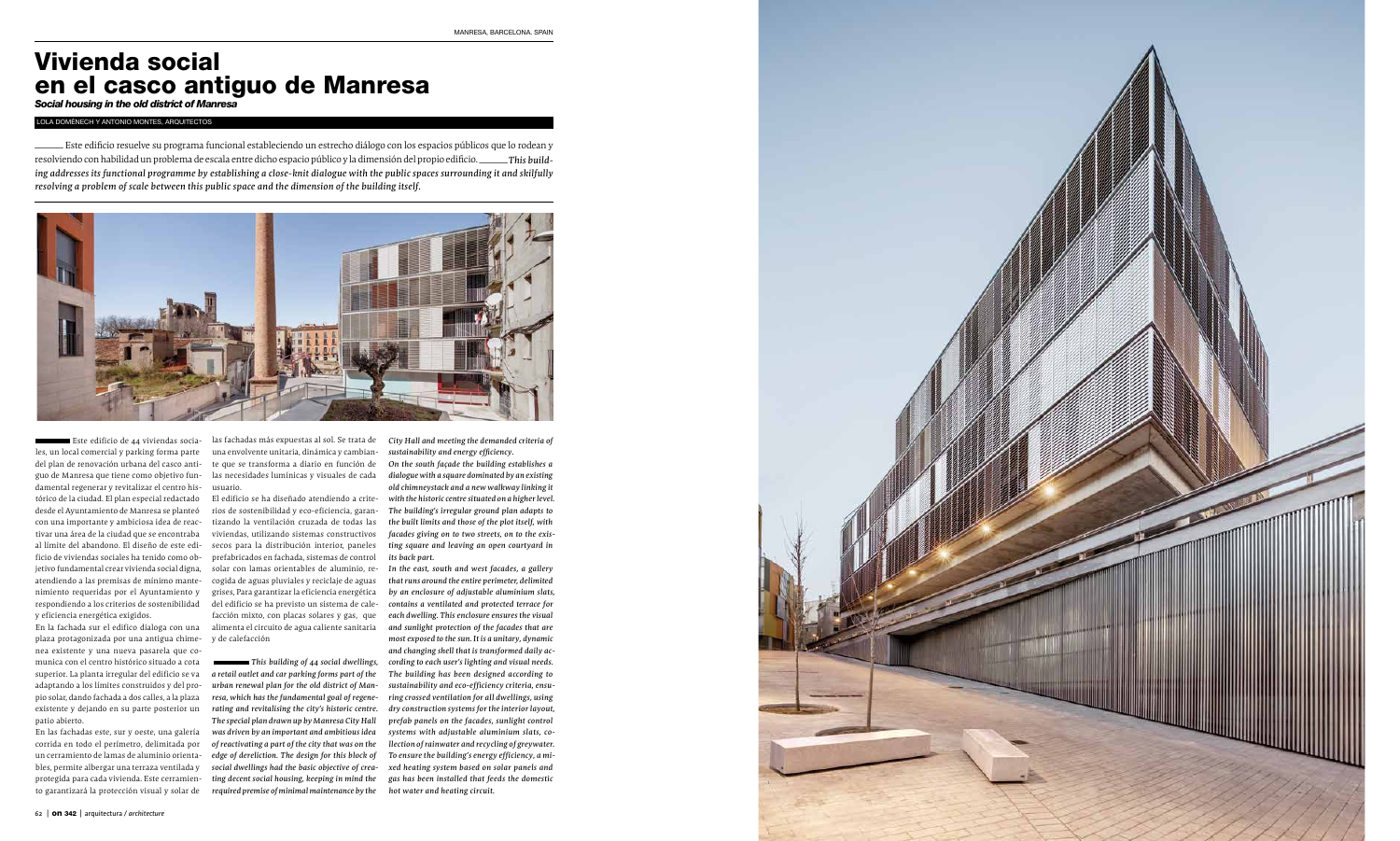## **Planta tipo / Standard floor**



— En las fachadas Este, Sur y Oeste una galería corrida en todo el perí metro, delimitada por un cerramiento de lamas de aluminio orientables, permite albergar una terraza ventilada y prote gida para cada vivienda.



*In the East, South and West facades, a running gallery around the entire perimeter, delimited by an enclosure of adjus table aluminium slats, contains a ventilated and protected terrace for each dwelling.*





**Emplazamiento / Site plan**